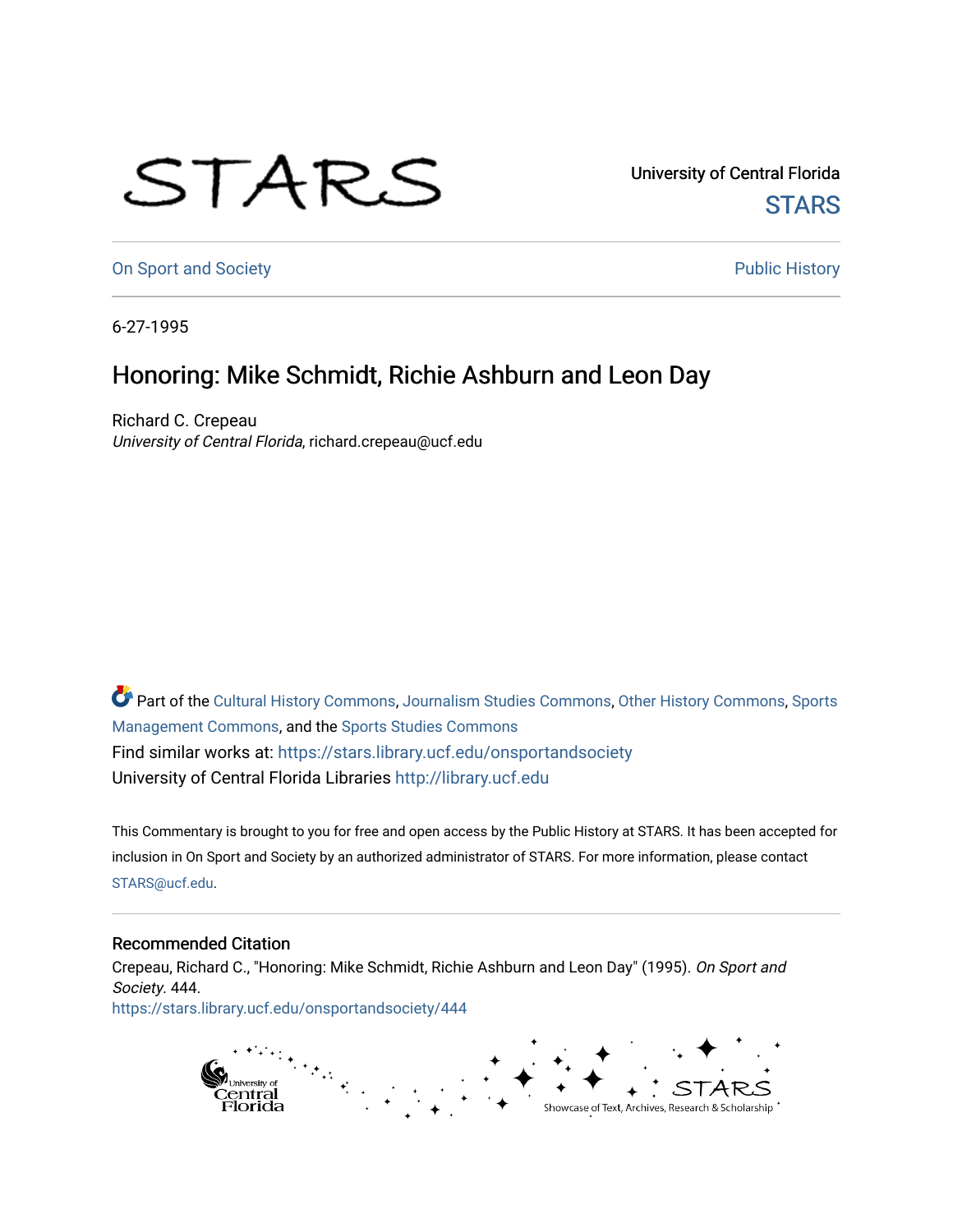## SPORT AND SOCIETY FOR H-ARETE June 27, 1995

On Sunday at the Baseball Hall of Fame in Cooperstown New York that yearly ritual of induction will take place for the 56th time. Once again those players who have been chosen by the Baseball Writer's Association of America or by the Veterans Committee will have their great day of recognition as being among the elite players of the National Pastime.

This time around three players, two Phillies, Mike Schmidt and Richie Ashburn, and one Eagle, Leon Day, will be honored.

Mike Schmidt the extraordinary third-baseman of the Phillies from 1972 to '89 was chosen in his first year of eligibility, the only player chosen this year by the writers. Schmidt's credentials are impeccible with eight home run titles, ten gold gloves, three Most Valuable Player Awards, and one World Series MVP. Schmidt's 509 career home runs are most ever by a thirdbaseman, and he is one of only 12 players to hit four home runs in succession in one game.

Schmidt is another of those stars who somehow eluded the watchful eye of the scouts. Coming out of Ohio University where he was a shortstop with bad knees, Schmidt was only the 35th pick in the draft that year, and many felt the Phillies had made a major mistake. He struggled at the plate in his first two seasons. But Schmidt was a man with an extremely powerful work ethic who by his own admission may have taken things a bit too seriously. He turned out to be a player of tremendous achievement and was much admired in a city that does not always warmly embrace its athletes.

On Sunday Michael Jack Schmidt will become the 220th member of the Hall, the tenth third-baseman, and only the fourth thirdbaseman voted in by the writers.

Joining him will be another Phillie Star from an earlier time, Richie Ashburn, the star center-fielder of the Phillies from 1948 through '59 finishing his career with the Cubs for two seasons and the expansion Mets in 1962. Ashburn went on to a career as Phillies broadcaster where he saw the entire career of his fellow inductee, Mike Schmidt. This is Ashburn's 50th year in baseball.

Ashburn was a .308 lifetime hitter without power, but the reason he has been elected to the Hall of Fame is that he was considered by many to be the greatest defensive center-fielder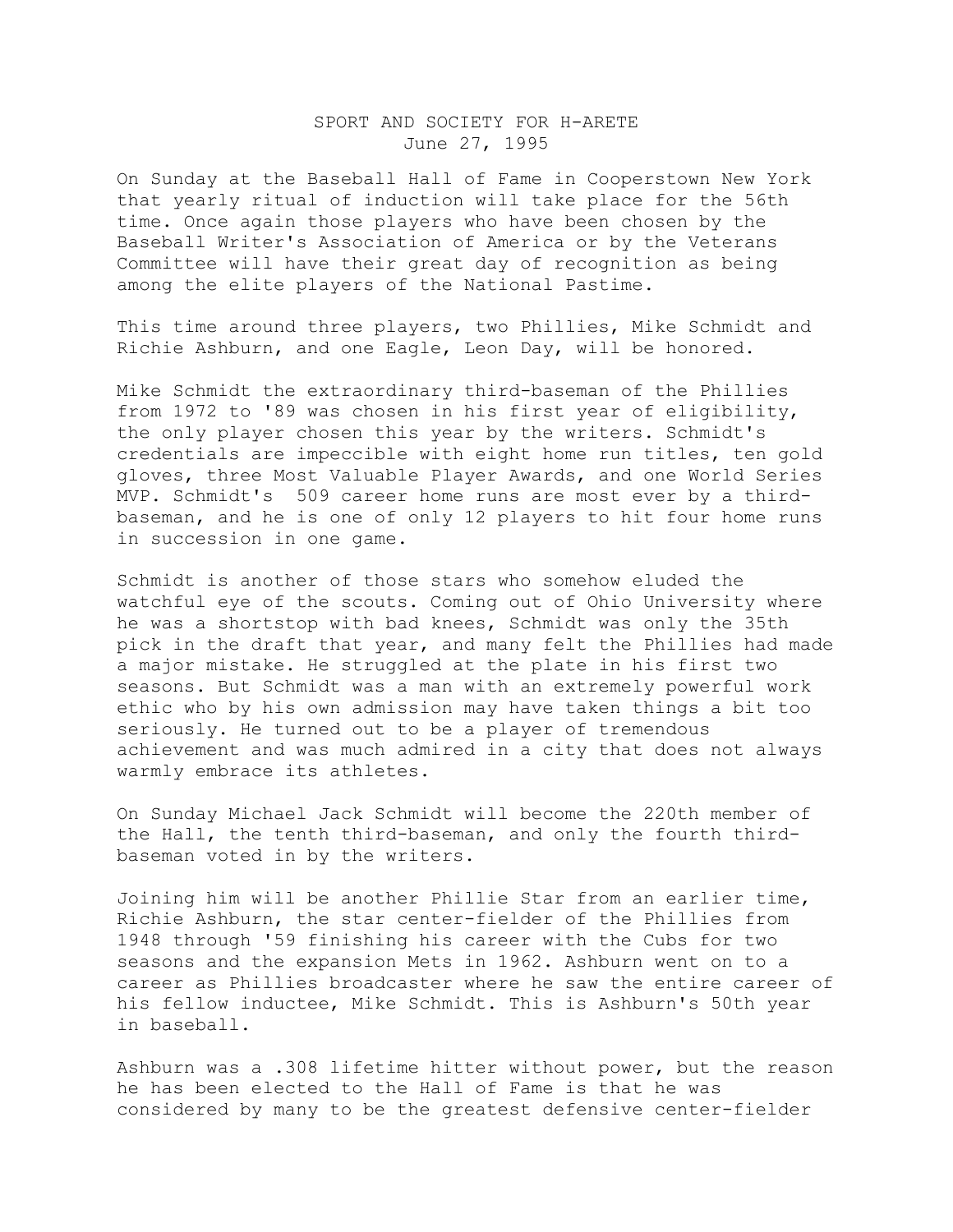of all-time. Those of us who saw Willie Mays may want to object here, but nonetheless Ashburn was among the very best. He led the National League in hitting twice, and triples twice, hits three times, walks four times, on-base percentage four times.

He was a member of the famous Whiz Kids' Team of 1950 which won the National League pennant and then was swept by the Yankees in the World Series. The Yankee pitching staff of Raschi, Reynolds, Lopat and a rookie named Ford held the Phillies to less than two runs per game. Trivia buffs may also note that this was the last World Series in which all the players were white.

The third inductee to the Hall of Fame on Sunday will be Leon Day of the Newark Eagles, voted in by the Veterans Committee just six days before his death. This has been the result of a long campaign by many baseball fans and historians, including Jim Riley of Cocoa who is one of Leon Day's biographers.

As a member of the Newark Eagles Day earned a reputation as one of the best pitchers in baseball, outdueling Satchel Page in three of their four meetings. Unfortunately for Day the major leagues opened a bit too late for his career. Like many stars of the old Negro Leagues and barnstorming circuits, Day was not well known to white American fandom, but he was well known to his fellow players and to major leaguers who competed against him.